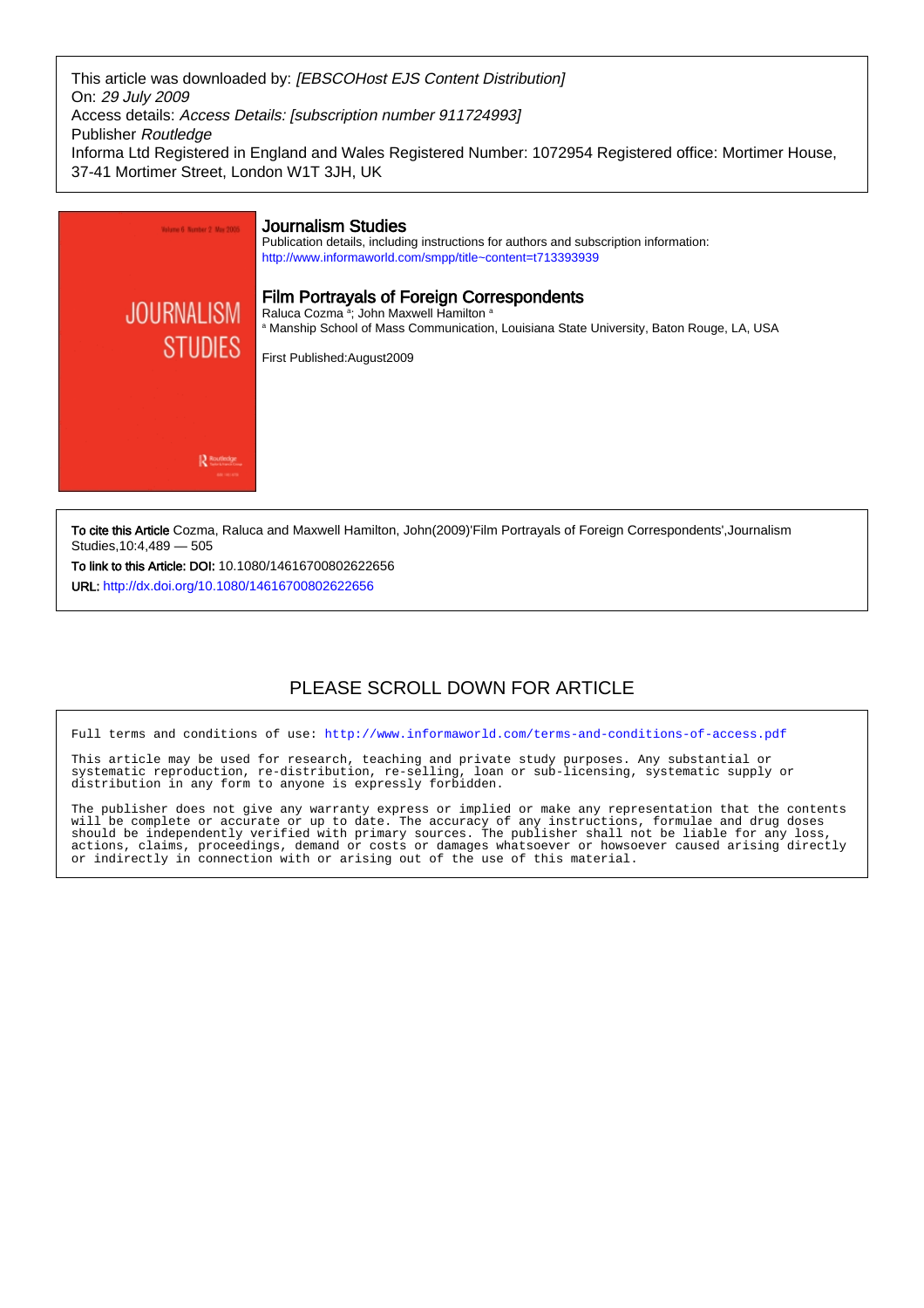# FILM PORTRAYALS OF FOREIGN CORRESPONDENTS A content analysis of movies before World War II and after Vietnam

# Raluca Cozma and John Maxwell Hamilton

This study combines content analysis and a close reading of movies to assess the portrayal of foreign correspondents in films during two periods: the golden age of foreign correspondence (the 1930s to World War II) and the years after the Vietnam War. The analysis revealed that movies generally depict foreign correspondents as heroes, but their status changes over time, and so do the circumstances in which they work. The differences during the two periods track changes for real foreign correspondents. In the golden age, silver screen correspondents were happy elites at ease with themselves even when stepping out of journalistic roles, unlike the latter period, when they were angst-ridden and questioned their responsibilities.

KEYWORDS film; foreign correspondence; media credibility; media history; movie portrayals

#### Introduction

It's not a fucking forties movie. You can't just get on a goddamn plane and make the whole world come out right. (Foreign correspondent Sydney Schanberg, as played by Sam Waterson in The Killing Fields, 1984)

Movies are commonly believed to both reflect and shape social perceptions, attitudes and behaviors (Berger, 1996; Welky, 2006; Zynda, 1979). This is particularly true when the audience has limited personal experience with the classes of people portrayed. Foreign correspondents, the most elite of all journalists, fall into this category. People get to know firefighters and doctors. They rarely meet a foreign correspondent. Zynda (1979) argues that Hollywood has a virtual monopoly on the public's image of the press, and Saltzman contends that journalists in the movies ''have more power on the American consciousness than the real thing'' (2002, p. 148).

This study investigates the image of foreign correspondents in American film and how this image has changed over time. What is foreign correspondents' relationship to society, editors, and family? How patriotic, confident or objective are they? One reason to ask these questions about the portrayal of foreign correspondents in American movies is the current concern about declining media credibility. Recent studies by the Pew Research Center and the American Society of Newspaper Editors, among others, found that the public views journalists as less accurate, too cynical, and ''quite willing to hurt people just to publish a story'' (American Society of Newspaper Editors Study, 1999). This analysis assesses whether foreign correspondents in the movies have undergone a parallel change that both projects and reinforces public concerns about the media.

Journalism Studies, Vol. 10, No 4, 2009, 489-505 Routledge ISSN 1461-670X print/1469-9699 online – 2009 Taylor & Francis DOI: 10.1080/14616700802622656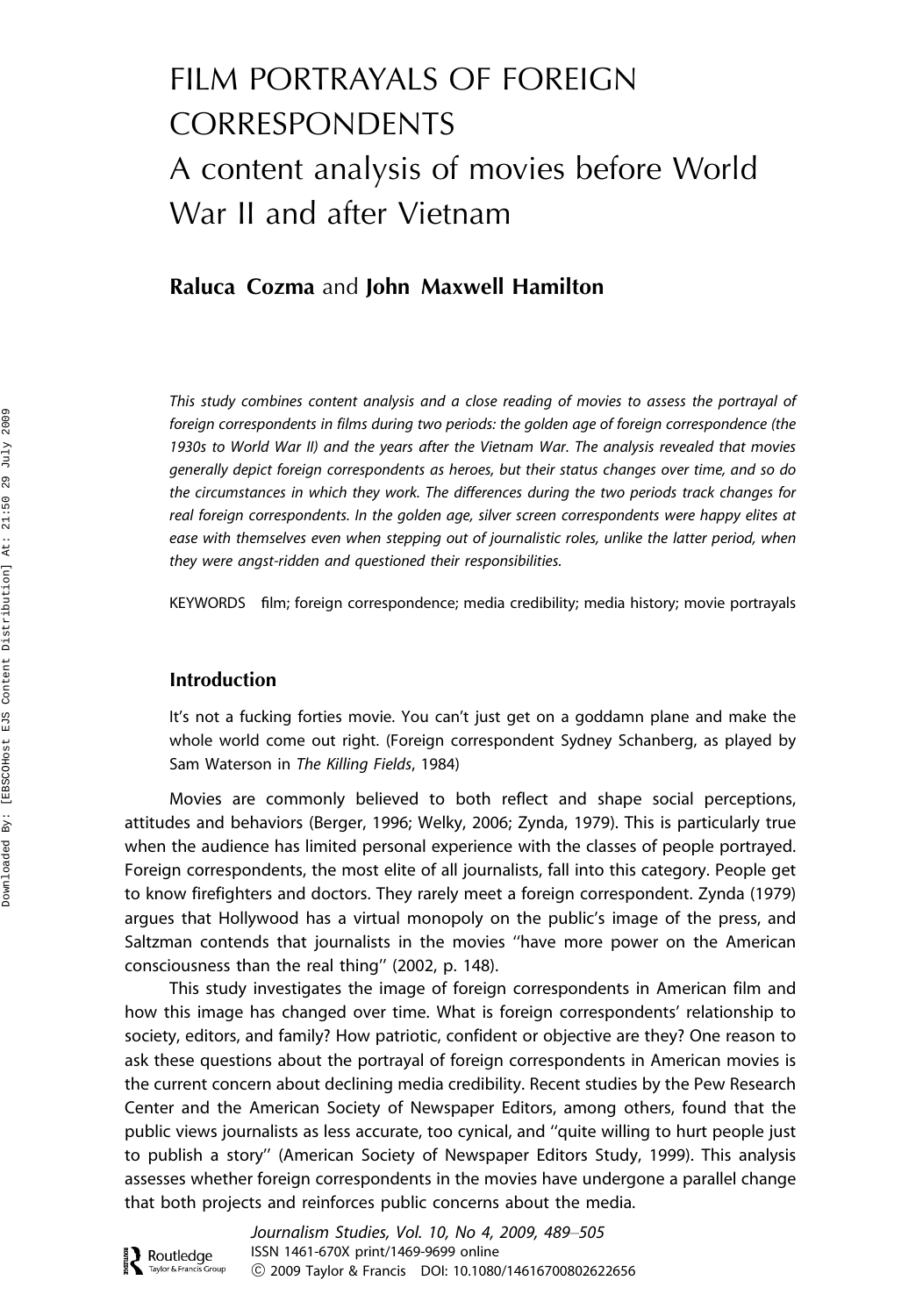This research does that by examining the general patterns and frames associated with foreign correspondents in two periods using content and textual analysis. The first period covers the 1930s to the advent of World War II, often considered the golden age of foreign correspondence, and the second spans the 1980s and 1990s, after the Vietnam War, when journalism experienced declining credibility.

#### Literature Review

#### The Good, the Bad, and the Ugly

Scholars have created an aura around foreign correspondents, which emerge as an elite, specialized class apart and above regular reporters. Both journalists and scholars write glowingly about foreign correspondents. Moving with great freedom in politically sensitive regions of the globe, the foreign affairs correspondent is ''a cosmopolitan among cosmopolitans, a man in gray flannel who ranks very high in the hierarchy of reporters'' (Cohen, 1963). In his history of the American newspaper, Weisberger (1961, p. 161) wrote, ''While the city beat might have its exciting side, the peak in reporting circles was reached when a writer could don a felt hat, riding boots, and a knapsack and swagger off to cover a war or a revolution.'' The standard history of foreign correspondents by John Hohenberg lionizes them and their work. Some correspondents have been captured, Hohenberg wrote, others have been wounded or killed in action, and most of them ''preserved their independence and their integrity under pressure from governments, military censors, or facing the fire of a foe'' (Hohenberg, 1995, p. xi). Much of this speaks to a time from the 1920s through World War II, which has been described as a golden age of foreign reporting (Hamilton, 2009; Heald, 1988, pp. xi, 152). In this period, memoirs, $1 \text{ many of}$ which were best sellers, brought foreign correspondents such as John Gunther to the status of celebrity. He and others showed up on the cover of Time magazine, $^2$  were handsomely paid, awarded medals and honors, and married celebrities.

In recent years, the romantic image of the foreign correspondent has faded. One aspect of this is revelations of unethical behavior. In 2004, foreign correspondent Jack Kelley of USA Today was discovered to have fabricated substantial portions of several major stories, lifted nearly two dozen quotes or other material from competing publications without attribution, lied in speeches he gave for the newspaper, and conspired to mislead those investigating his work. The New York Times' Judith Miller's 2002 inaccurate front-page reporting on the existence of Weapons of Mass Destruction in Iraq prompted a public apology by the newspaper's editor.<sup>3</sup> Stephen Glass' story of repeated journalistic fraud at The New Republic during the mid-1990s has been adapted for screen in Shattered Glass (2003), a movie that many journalism students watch in class when discussing media ethics.

Nor are correspondents today on the frontlines of popular wars. ''Correspondence has somehow lost its glamour and its career appeal,'' British correspondent Alexander Cockburn (1974, p. 1) remarked. ''Gone are the great days of a [William] Shirer or a [Negley] Farson, when European correspondents were cocks of the walk, face-to-face with Fascism, or watching bombs fall from the roof of the Savoy.''

Recent studies focus on the negative aspects of foreign correspondence. Knightley  $(2004, pp. xi-xii)$ , for instance, argues journalists are duped, sometimes willingly, into withholding information or providing errors in their reports during war. Herman and Chomsky (1988) challenge the ''adversary press'' image of journalists. News coverage of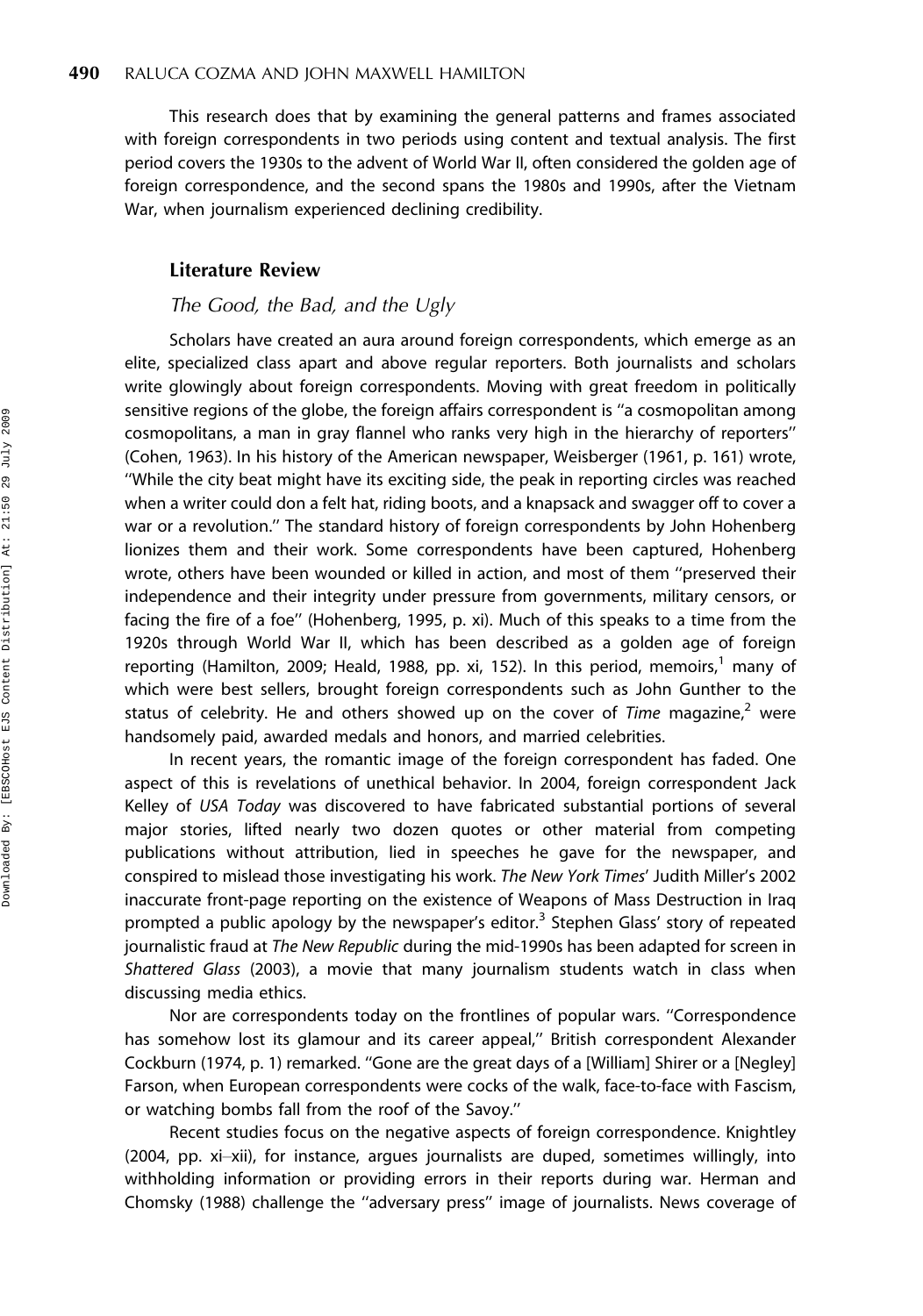the Vietnam War was almost universally supportive of US policy until after large numbers of US troops had been engaged in the ''intervention'' in South Vietnam, heavy casualties had been taken, huge dollar sums had been spent, and elite protest had surfaced on grounds of threats to elite interests (Herman and Chomsky, 1988, p. 301). Herman and Chomsky argue foreign correspondence and the US media generally tailor their reporting to the money-dominated market for news. This results in highly selective messages that prevent the public from understanding the world in which they live and from exerting meaningful influence in the political process.

In his criticism of the shrinking hole for international news, former CBS correspondent Tom Fenton (2005) has lamented that foreign news after the Cold War has fallen into a dangerous decline. While the American involvement in Iraq has received considerable media attention, the number of correspondents generally has dropped, and with the meager resources left, news executives at home have shown little interest in covering important international stories that have no direct US connection. Americans were uninformed, unable to judge the accuracy of politically biased stories, and unprepared for the war on terror. The authoritative Tyndall Report (tyndallreport.com), which measures the coverage of international news by networks in three ways, offers a similarly gloomy picture of foreign news: a 65 percent drop in the use of the networks' overseas bureaus between 1989 and 2000; a 40 percent drop in stories devoted to US foreign policy; and a nearly 60 percent drop in stories about events abroad not tied to our foreign policy, which Thomas Kunkel (2001) calls ''good old-fashioned foreign news.''

Although foreign correspondents often appear in movies, no systematic study of foreign correspondents in film exists. Some notable researchers, however, have looked at the depiction of journalists in general and occasionally discussed the portrayal of foreign correspondents. Their findings, based on case studies or genre studies, show a mixed image of these journalists. Ehrlich (1997) studied about 150 Hollywood movies in which journalists are protagonists and in which their occupation is central to the plot. His exploratory approach, looking at the general themes and cultural tensions within the journalism movie genre, concludes that movies have portrayed journalists both as upstanding, heroic citizens and as scruffy outsiders and villains. Either way, Hollywood reproduced ''myths in which the press is at the heart of things and always makes a difference'' (Ehrlich, 2004, p. 1). In a recent study, Ehrlich (2006) has shown that heroic portrayals of journalists in general are rare. Far more common are depictions implying that journalists are social misfits who twist the truth into scandal and lack a conscience.

Zynda's (1979) study on the film portrayal of journalists concluded that movies often offer a critical and cynical view of journalism. The exception, the researcher noted, was with the two movies that included foreign correspondents—The Story of G. I. Joe (1945) and The Green Berets (1968). The journalists in these films are not portrayed as mercenary, but instead are interested in people. They are morally and physically courageous. This is in contrast with domestic journalists who show up in films as bitter and envious, with ignorant editors. Similarly, Cohen (1963) argues that the image of the reporter as a heavydrinking, hard-bitten cynic, interested only in sensational scoops does not apply to foreign correspondents.

Good (1989) makes the case that films tend to portray journalists as social outcasts, cynics and scandalmongers, and only sometimes as idealists and crusaders. He contends that this vision is distorted, melodramatic, superficial, and unfair. In his book, Outcasts: the image of journalists in contemporary film, Good dedicated one chapter to foreign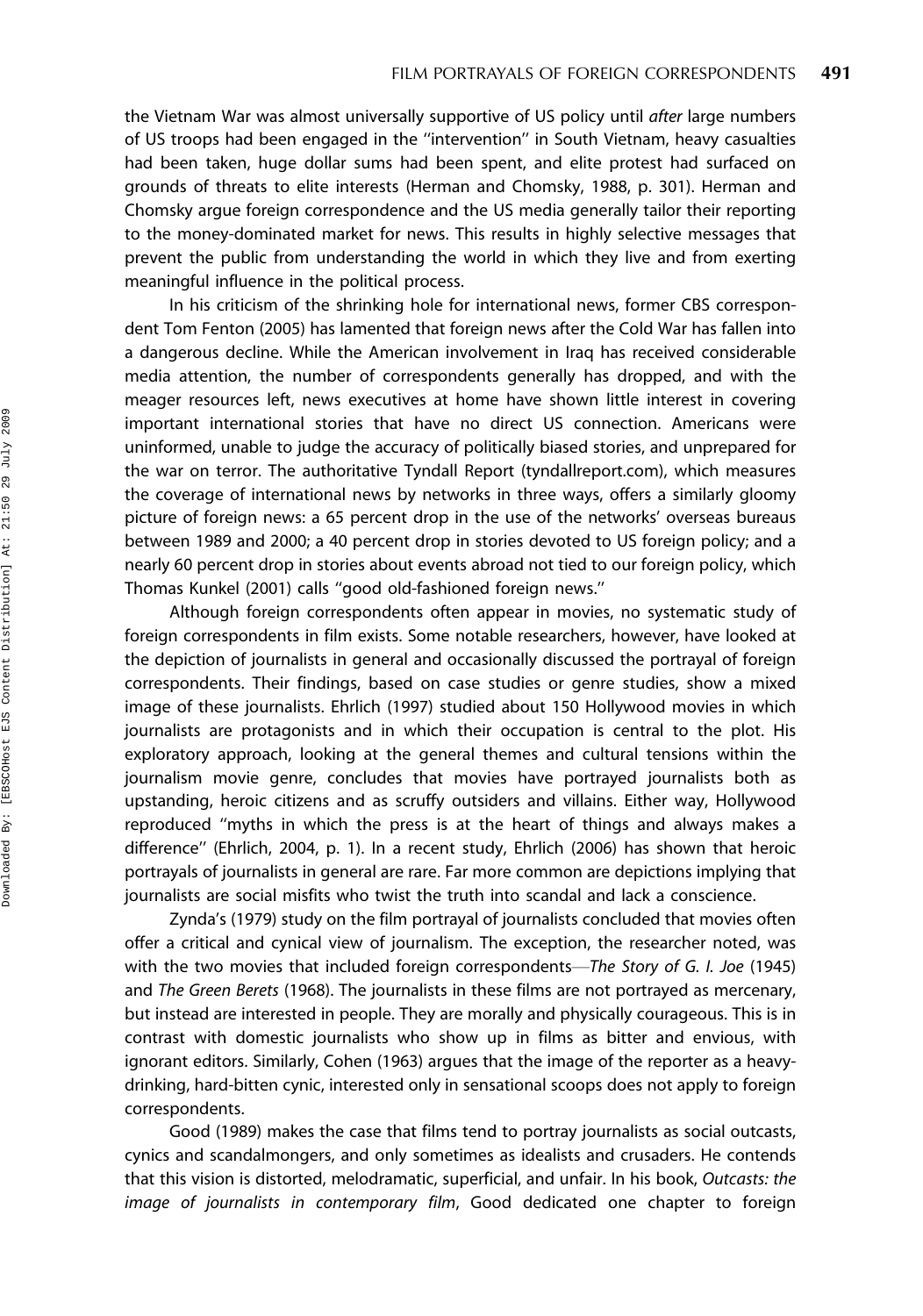correspondents. He looks at a limited number of war correspondents in films of the 1980s. The portrayal of correspondents, he argues, is negative. Foreign correspondents spread destruction, not understanding (1989, p. 65). Barris (1976), in Stop the Presses, has a chapter on the reporter overseas as well, but his approach is not analytical. He offers a historical catalog of the movies that focused on war correspondents, with details about the cast, writers and directors. His list stops with the 1960s and the Vietnam War.

Saltzman (2002, p. 146) argues that movie journalists ''can lie, cheat, distort, bribe, betray, or violate any ethical code as long as the journalist exposes corruption, solves a murder, catches a thief, or saves an innocent.'' In other words, bad or unprofessional behavior is acceptable if in the end the journalist reports facts and truth in the public interest. The resulting portrayal is both celebratory and critical. In the movies of the 1930s, or what Ehrlich (2006, p. 509) calls the ''screwball'' era (which will also be under scrutiny in this study as the golden age of foreign reporting), glamour and happy endings redeem maverick, wisecracking, and outsider reporters. These films gloss over social rifts and economic misery during the Great Depression.

Taken together, these studies offer an incomplete and confused image of foreign correspondents. This research attempts to rectify that and in so doing limn a picture that other scholars can fill in with studies that go deeper or look at other periods of time.

#### Research Questions

This study explores the images of foreign correspondents projected on to movie theater screens and how that image changed from the golden age of foreign correspondence (1930s) to the more recent years (1980s and 1990s). The study is defined by the following research questions that examine the portrayal of foreign correspondents both at the movie and the character level:

RQ 1: In what movie genres are foreign correspondents portrayed during the studied periods? Is there a difference between the golden-age and the contemporary movies?

This question aims to investigate how lightly or seriously films present foreign correspondents in the two periods.

RQ 2: Are the foreign correspondent movies set against a backdrop of real events or based on true stories involving real journalists?

In other words, this section studies the extent to which the movies draw on reality, given the contention that Hollywood has a monopoly over the image of foreign correspondents, and hence a possible heightened cultivation effect when it comes to perceptions and attitudes toward this class of reporters. Cultivation researchers argue that film is the medium with the strongest visceral, intellectual and moral effects on society, followed by television (Berger, 1996; Nelmes, 2003).

Following from here and testing Lule's (2001, p. 15) argument that genre movies reproduce myths-''sacred, societal stories'' that offer "exemplary models for human life"-the next questions look at the portrayal of foreign correspondents as professionals.

RQ 3: What is the movies' overall message about journalism? Are the movies critical of journalism in any way or of foreign correspondents?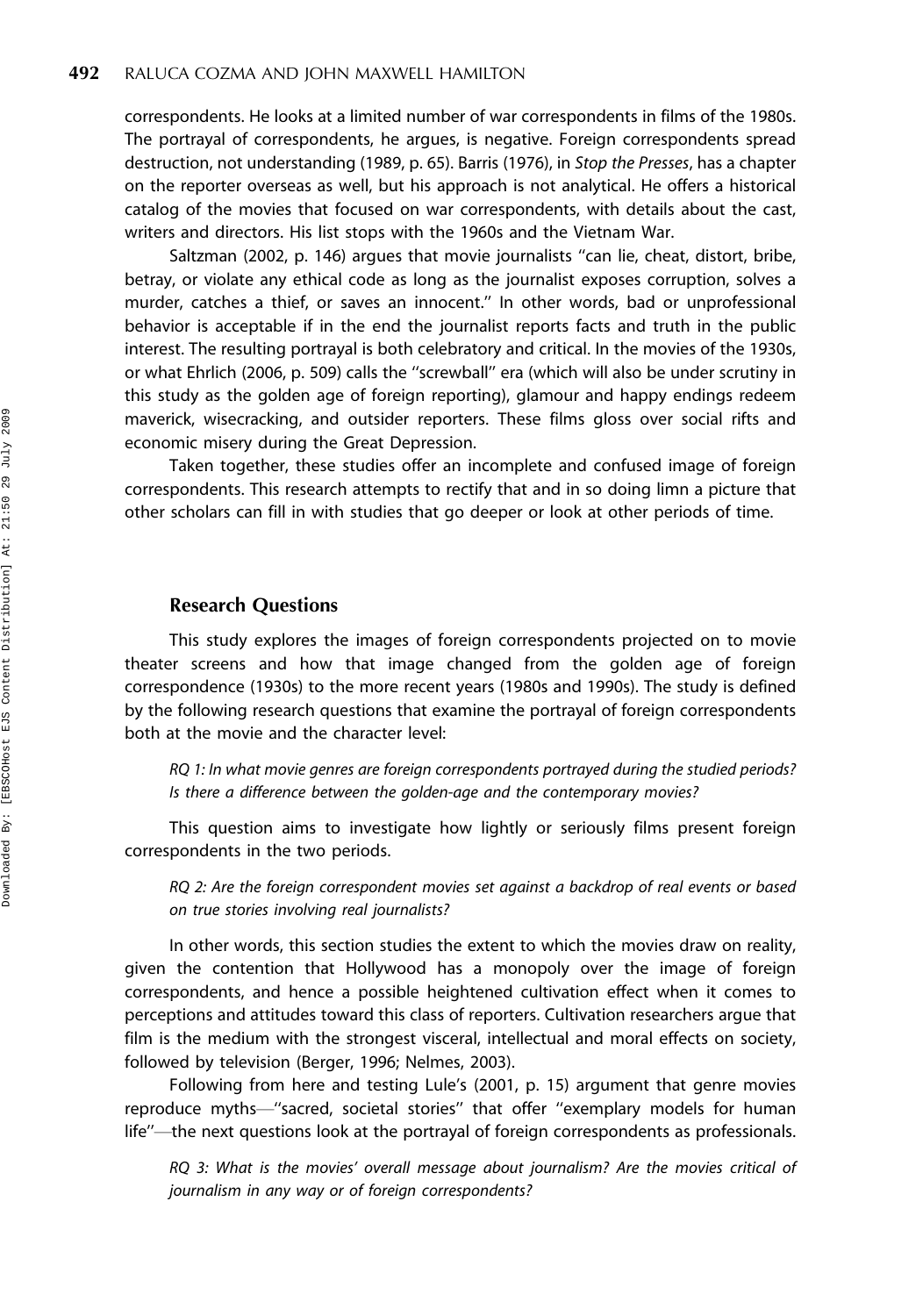This section looks specifically at the behavior of foreign correspondents—if they are heroic, for instance—and the problems they face, such as censorship or conflicts with others. We also assess if they are cynical and irreverent, kind and thoughtful, self-confident or self-important in the studied movies.

RQ 4: Are foreign correspondents credible as reporters? Do they get involved in the stories they cover or do they stay detached?

These questions examine whether film correspondents during the two eras step out of their professional roles. The analysis looks at whether the movies focus on the correspondents' human side or the professional.

#### **Methods**

Content analysis-defined as "a research technique for the systematic, objective, and quantitative description of the manifest content in communication'' (Kaid and Wadsworth, 1989)—was the main research method for this study. Open-ended questions left room for a close reading of the movies.

The researchers created a database of movies (see Appendix A) that depict foreign correspondents in their professional roles. As far as we know, this is the first attempt at compiling a more or less exhaustive database of such movies. We created it using secondary sources of information such as previous literature on journalists in the movies, extensive movie reviews in The Internet Movie Database archives, and the movie database of the Image of the Journalist in Popular Culture (IJPC) project. It is unrealistic to extract and unmanageable to code the entire population of such films, especially since in many of these movies foreign correspondents play only marginal roles. The researchers therefore decided to concentrate on two periods: the golden age of foreign correspondence, starting with the 1930s until World War II, and the 1980s and 1990s, following the end of the Vietnam War (see Appendix A). The 1930s is really the first period to have talking pictures and is a distinct journalistic era from the post-Vietnam era when news reporting changed in response to the war and later Watergate. Reporters became more suspicious and critical of official efforts to manage the news (Boylan, 1986; Fallows, 1997; Patterson, 1994). Westerstahl and Johansson (1994) argue that in the mass media, the most fundamental change in the twentieth century took place in the late 1960s, when a more active and critical journalism replaced the traditional, more reflective journalism.

By discarding the periods during World War II and Vietnam, we tried also to avoid the war propaganda that became intense in Hollywood at the time.

The next step was to record systematically the details of each relevant (i.e., journalistic) character in the selected movies. The content analysis examined two levels (units of analysis)—movie and character. The coding sheet included open-ended questions that allowed for additional notes on the movies' overall message about journalism and any relevant scenes and dialogues that would further enrich the quantitative analysis of the portrayals. The two researchers analyzed 32 movies (15 from the golden age and 17 from the contemporary period), which included a total of 48 characters playing roles of foreign correspondents. Each movie and each character received a separate coding sheet. The overall intercoder reliability calculated for 16 percent ( $N=5$ ) of the sample averaged 0.94 on Holsti's formula, and ranged from 0.81 to 1.00 for specific categories. The original sample contained 36 movies, but three were dropped after watching and analyzing them.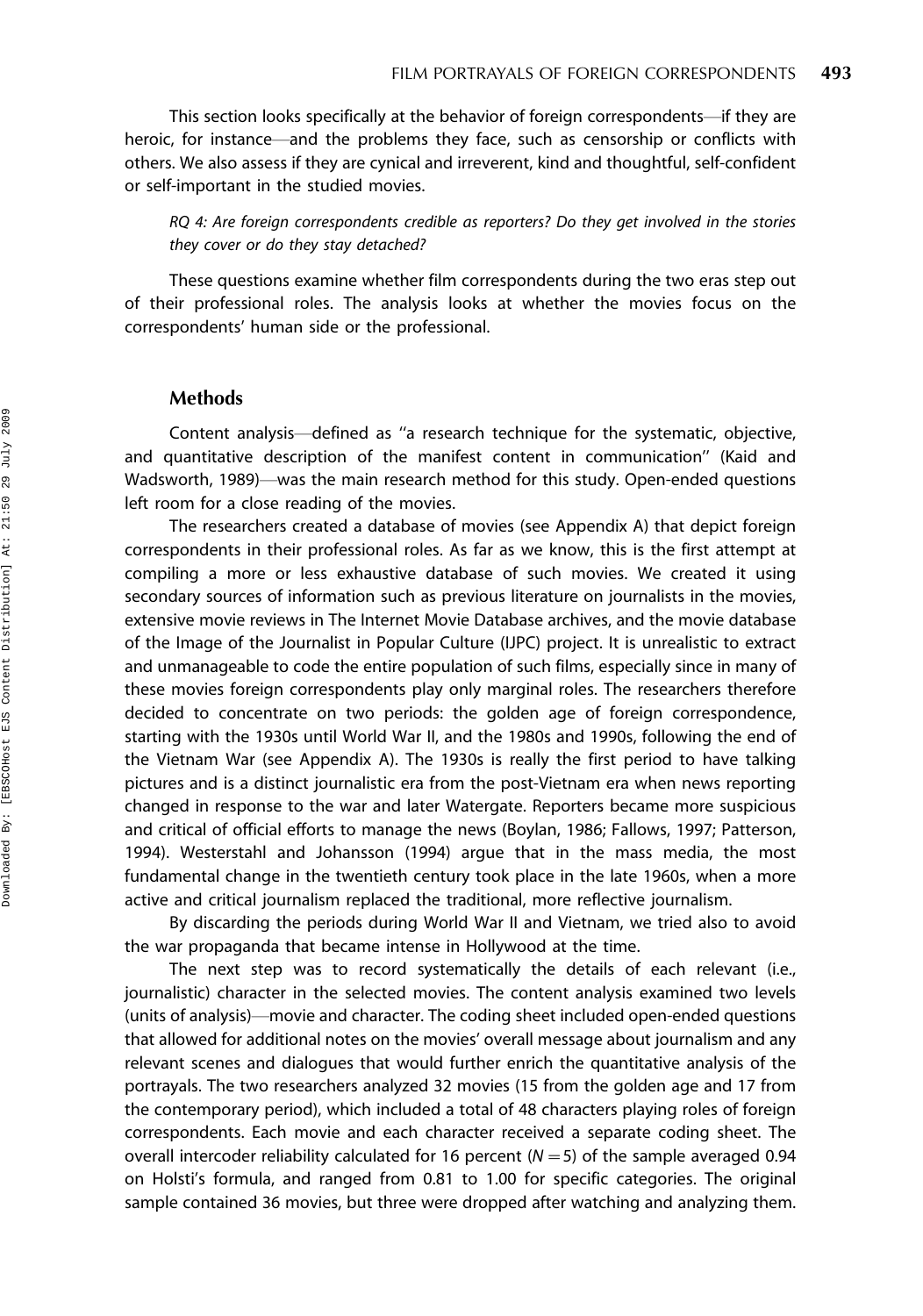James T. ''Joker'' Davis in Full Metal Jacket (1987) writes for Stars and Stripes but is portrayed merely as a soldier rather than a correspondent, and correspondents played a very small part in Four Frightened People (1934) and Exiled to Shanghai (1937). Also, the researchers found it impossible to locate a copy of the movie War Correspondent (1932) during the time of this analysis.

# Movie-level Analysis

For the purposes of this study, we defined a movie as a full-length feature film featuring foreign correspondents in their professional roles. Movie analysis included an examination of the genre (action, mystery, drama etc.), year of release, name of director, name of producer, and period of time and event in which the story was set. It also captured whether the plot involved a real event or was based on a true story; the general, dominant atmosphere of the scenes (war or tension versus peace or calm, serious and sober versus joyful and high-spirited, dangerous versus safe); and the overall message about journalism (this was an open-ended question that looked at whether correspondents were portrayed in a dominantly positive or negative light and also noted details that might enhance the understanding of the movie's message).

#### Character-level Analysis

The study defined a character as a foreign correspondent who was a part of the narrative of the movie and central to the plot, although not necessarily the lead. Characters were coded for demographics (gender, race, age), role in the narrative (leading, supporting, episodic; hero, villain), and media affiliation. In order to assess the characters' relationships with others, the following variables were coded: conflicts (with competition, editors, military officials, local people or governments, etc.), censorship and other limits on their reporting, friendship with colleagues or other characters, heroic acts (seeking truth despite risks, saving someone, fighting in conflict, dying on the battlefield while trying to get a story out of enemy territory). With separate coding categories, the character-level analysis investigated whether the correspondents were confident or insecure and torn by angst, whether they became emotionally involved in the story or stayed detached, and whether they took a political side or stayed neutral. A series of categories coded the manner and demeanor of foreign correspondents, based on variables suggested by previous qualitative analysis of journalists in general, such as cynicism (character displays a belief that the boss/editor or his/her sources lack integrity, negative affect toward the people he/she deals with, and tendencies to disparaging and critical behaviors toward these entities that are consistent with these beliefs and affect) or self-confidence (the character is dominantly brash, self-assertive, without expressing doubts about his/her abilities or role). These categories were defined so as to be mutually exclusive.

One of the advantages of content analysis is the fact that quantification or measurement by coding teams permits reduction to numbers of large amounts of information or data that would be logistically impossible for close qualitative analysis. Properly operationalized and measured, such a process of reduction nonetheless retains meaningful distinctions among data while making generalizations possible (Riffe et al., 2005, p. 31). While quantitative analysis deals with manifest meanings of content (because they are easier to recognize and hence produce reliable results), qualitative analysis deals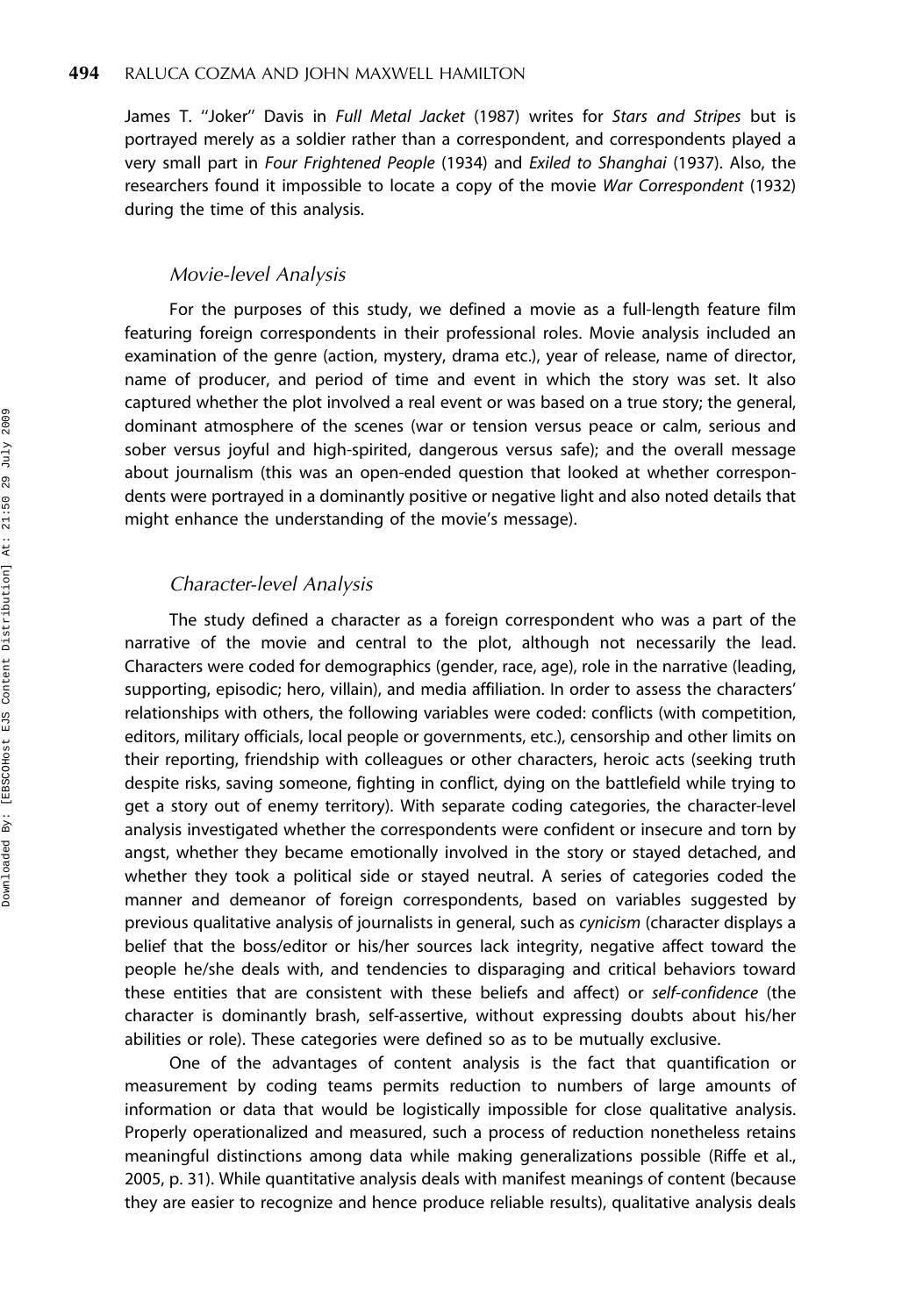with latent, below-the-surface content, such as the context of a message, which is not as easy to observe, unless one is trained or happens to share the same meaning for certain symbols as the source of the message. In an effort to be both broad and deep, we combine elements of both types of analysis to show how the portrayal of foreign correspondence has evolved in response to broader changes in the social and cultural environment and how the movies illuminate the complexities and contradictions of reallife foreign correspondents.

# Results

The first research question assessed the genres of movies in which foreign correspondents appeared. Each movie could belong to more than one genre. A majority (70 percent) of foreign correspondent movies were dramas, with no significant differences between the two periods. The next most favorite genres were war/combat (30 percent) and romance (30 percent). While there were significantly more comedies and romance movies in the 1930s, confirming Ehrlich's (2006) thesis about the ''screwball'' era of happyending romantic comedies, war and drama movies were fairly equally distributed between the two periods, as shown in the crosstabs in Table 1.

In terms of atmosphere, more movies (79 percent) were set against a background of war or tension than peace or calm. When comparing the two periods, however, significantly more contemporary movies (94 percent) involved war or tension than in the 1930s (63 percent). Similarly, contemporary movies had a serious, sober tone (88 percent) more often than did golden-age movies, the great majority of which (75 percent) were joyful and high-spirited. Although the 1980s and 1990s seemed more dangerous for foreign correspondents (88 percent, as compared to 67 percent), the difference did not reach statistical significance ( $p=0.3$ ).

The second research question investigated the extent to which real stories and foreign correspondents made their way into the movies. A sweeping majority (85 percent) of the movies took place amidst real overseas events (such as wars, revolutions,

|                                    | 1930s and 1940s | 1980s and 1990s | All movies |
|------------------------------------|-----------------|-----------------|------------|
| Genre                              |                 |                 |            |
| Drama                              | 63              | 77              | 70         |
| Comedy                             | $44***$         | $0***$          | 21         |
| Romance                            | $44*$           | $18*$           | 30         |
| War                                | 25              | 35              | 30         |
| Atmosphere                         |                 |                 |            |
| Tension                            | $63**$          | $94**$          | 79         |
| Serious, sober                     | $25***$         | 88***           | 57         |
| Dangerous                          | 69              | 88              | 79         |
| Set in real event†                 | 88              | 82              | 85         |
| Based on true story†               | $6***$          | 59**            | 33         |
| Some episodes are true stories     | 19              | 18              | 18         |
| Favorable depiction of journalists | 88              | 75              | 81         |

| <b>TABLE 1</b> |                                                              |  |  |
|----------------|--------------------------------------------------------------|--|--|
|                | Movie-level differences between the two periods (% of cases) |  |  |

Chi-square significant at \*p  $\langle 0.1; **p \rangle$   $\langle 0.05; **p \rangle$   $\langle 0.001$  levels.

\$These categories are exclusive of each other, the others are not.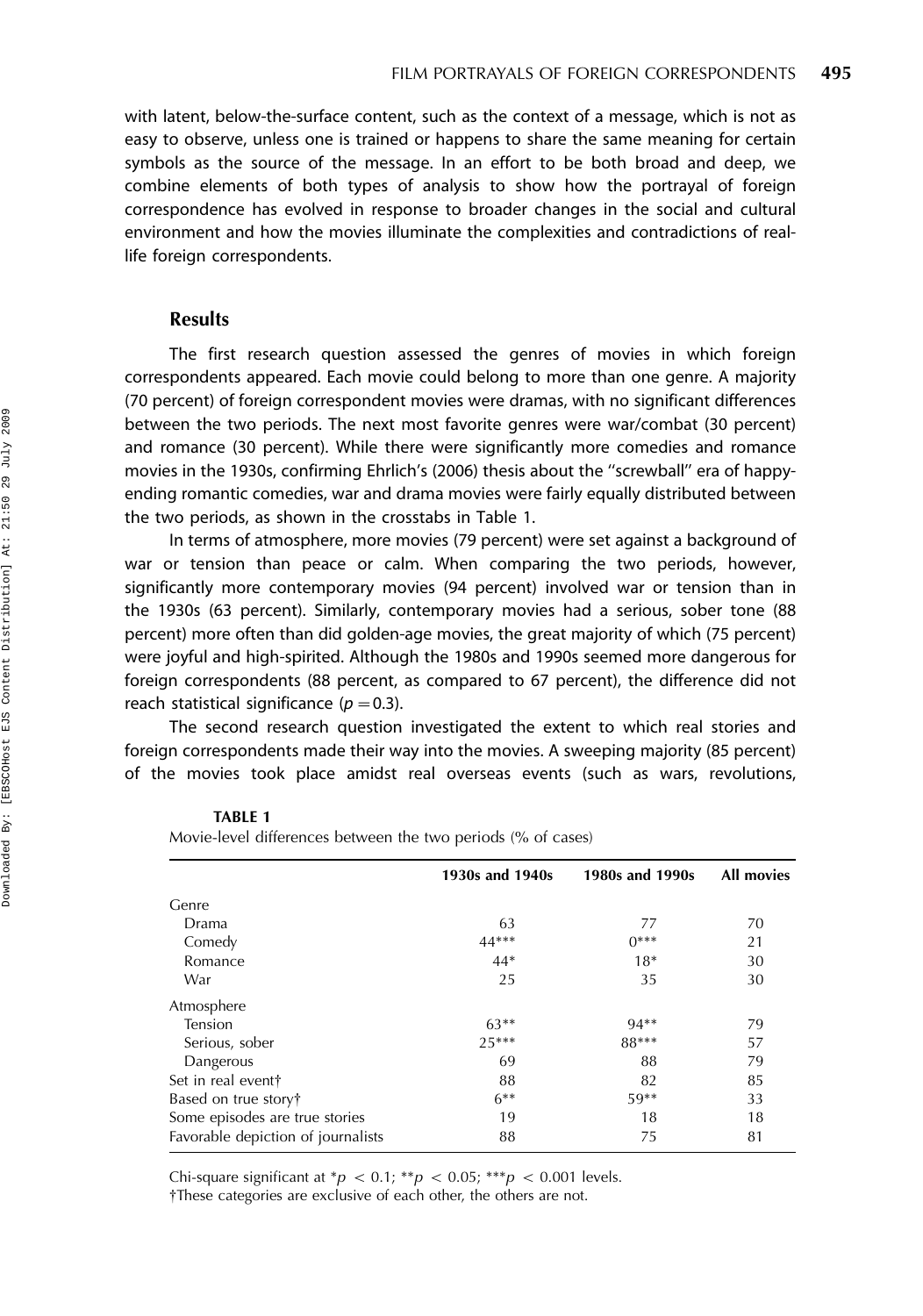occupations, anniversaries, end of a war or a revolution), with movies from the 1930s doing so slightly more (but not statistically significantly more) than the contemporary movies (88 percent compared to 82 percent, with  $p=0.5$ ). Fifty-nine percent of the movies in the 1980s and 1990s, however, were based on true specific stories (biographies, smaller incidents) as compared to only 6 percent in the 1930s, suggesting that golden-age movies used historical events only as the larger context for the plot, without making use of a real character or a certain course of events that took place in history. Nonetheless, 19 percent of the movies in the golden age included some episodes of true stories. That is, they featured a few recognizable incidents in an otherwise fictional story.

At the character level (Table 2), the contemporary movies featured more characters inspired by real-life journalists (62 percent), while only 5 percent of the foreign correspondents in the 1930s were based on real journalists.

Partially answering the third research question, which investigated the overall message about foreign correspondence, Table 1 shows that 81 percent of all movies depicted journalists in an overall favorable light, without significant differences between the two periods. The coders had to weigh the positive and negative aspects of foreign correspondents and conclude whether the story chiefly focused on journalists' immorality, selfishness, or other negative personal qualities, or, on the contrary, highlighted their altruism and sense of duty to journalism and others.

While many golden-age movies portray foreign correspondents in a competitive environment, trying to double-cross each other in order to get a scoop, as the story progresses, many of the characters end up helping colleagues and others in need even at the expense of a scoop. These foreign correspondents come off as basically good people who want to get the story but have a broader commitment to fellow human beings. This is especially the case in 1930s ''rival reporters'' yarns, in which foreign correspondents are

|                             | 1930s and 1940s | 1980s and 1990s | All movies |
|-----------------------------|-----------------|-----------------|------------|
| Real-life journalists       | $5***$          | $62***$         | 35         |
| Conflicts                   |                 |                 |            |
| With editor                 | $0*$            | $15*$           | 8          |
| With other journalists      | $46***$         | $15***$         | 29         |
| With government             | $23**$          | 58**            | 42         |
| Self-censorship             | 18              | 19              | 19         |
| Censorship                  | $18*$           | $42*$           | 31         |
| Heroism                     |                 |                 |            |
| Seek truth despite risks    | 59*             | $81*$           | 71         |
| Save someone                | 59*             | $39*$           | 48         |
| Die trying to get story     | $0*$            | $15*$           | 8          |
| Cynical                     | 46              | 39              | 42         |
| Irreverent                  | 55**            | $23**$          | 38         |
| Kind and thoughtful         | 18              | 27              | 23         |
| Self-important              | $32*$           | $15*$           | 23         |
| Become emotionally involved | 82              | 78              | 79         |
| Take political side         | $50*$           | $28*$           | 38         |
| Torn by angst, insecure     | $4*$            | $19*$           | 13         |
| Speak foreign languages     | $27**$          | 58**            | 44         |
|                             |                 |                 |            |

#### TABLE 2

Character-level differences between the two periods (% of cases)

Chi-square significant at \*p < 0.1; \*\*p < 0.05; \*\*\*p < 0.001 levels.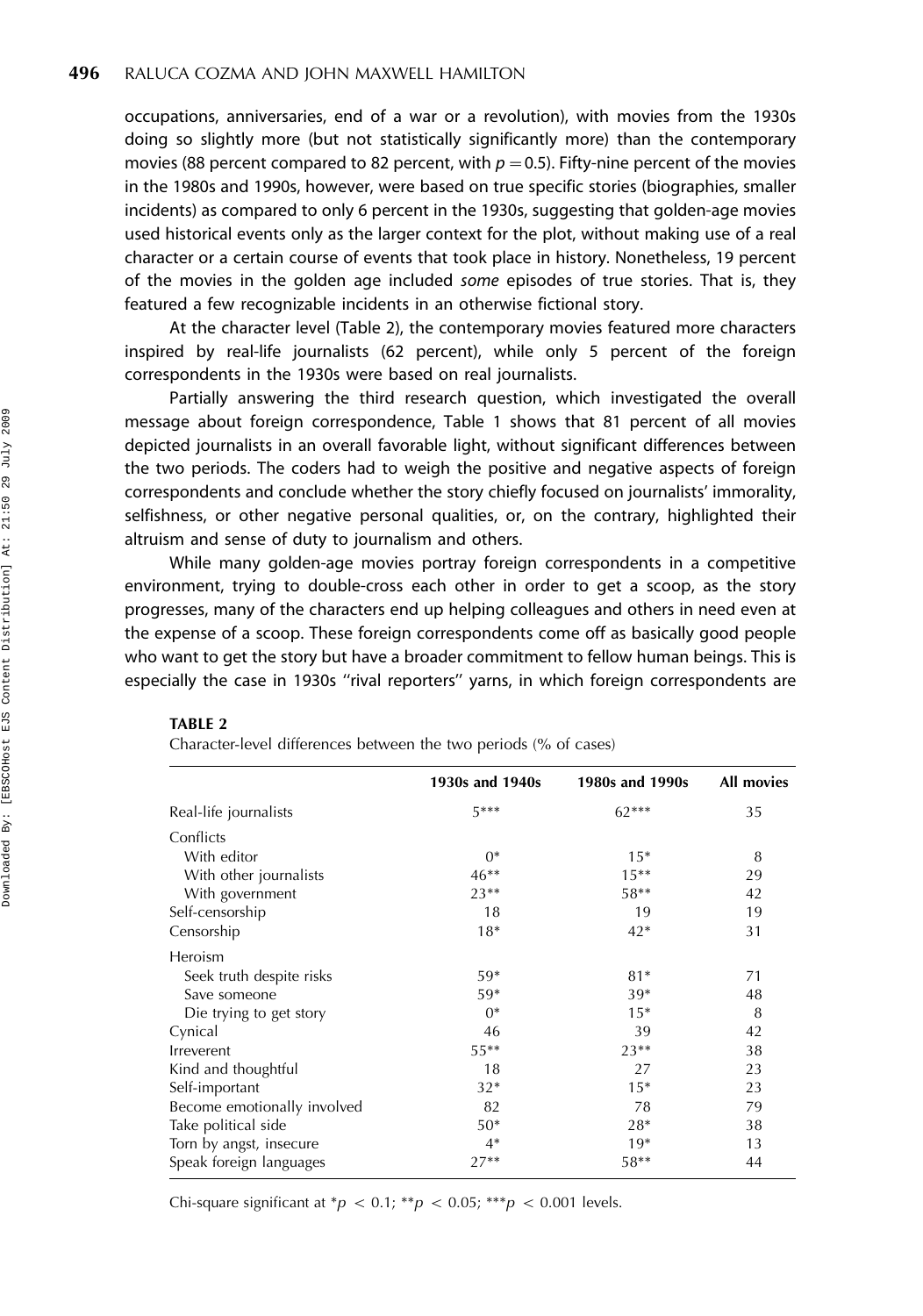deceitful, bent on success, and hedonistic, but in the end save the day (examples are movies like I'll Tell the World, 1934; Paris Interlude, 1934; Love on the Run, 1936; Everything Happens at Night, 1939; Comrade X, 1940; Confirm or Deny, 1941).

In the 1980s and 1990s, foreign correspondents also are heroes, but the focus is on censorship or conflicts with narrow-minded editors or government and military officials rather than other journalists. Indeed, the content analysis shows that foreign correspondents in the golden-age movies were significantly more likely (46 percent) than their contemporary counterparts (15 percent) to have conflicts with other journalists, and less likely to clash with editors (0 percent versus 15 percent) and military, law or government officials (23 percent versus 58 percent). The two groups experienced equal levels of selfcensorship (18 percent and 19 percent), but significantly more contemporary foreign correspondents (42 percent, as opposed to 18 percent) experienced censorship.

The code sheet included several categories that captured the characters' heroic acts. Seventy-one percent of all characters seek truth despite risks, with slightly more foreign correspondents doing so in the more recent movies (the difference approaches significance, at  $p=0.09$ ). Forty-eight percent of all foreign correspondents save someone in the movie, with more correspondents being heroic in the golden age (the difference approaches significance, at  $p=0.1$ ). Significantly more correspondents die trying to get the story in the contemporary movies (15 percent, as opposed to 0 percent), the finding suggesting once again that the golden-age movies preferred happy endings. The result also reflects a current concern about real-life foreign correspondents, who are working in ever more dangerous circumstances. The Iraq War is the deadliest conflict for the press in history, and the Committee to Protect Journalists and Reporters Without Borders release annual analyses that show that the numbers of killed journalists go up from one year to the other. A journalist safety survey found in 2007 that two journalists got killed every week in the last decade (International News Safety Institute, 2007).

The answers to the open-ended question about the overall message about journalism indicate that in the 1980s and 1990s correspondents chronicle, document and investigate to thwart political intrigue. They can be frayed, free-spirited, erratic, cynical and sometimes torn about their jobs, but they have a high sense of social responsibility (movies like Reds, 1981; The Killing Fields, 1984; Salvador, 1986; Double Exposure, 1989; The Infiltrator, 1995). In the golden age, the correspondents compete for scoops and have adventures. When it comes time to show their responsibility, they do so by becoming involved with the events or people they cover.

The crosstabs indicate the two groups of foreign correspondents are equally cynical and equally kind and thoughtful. The characters in the 1930s are slightly more selfimportant (32 percent versus 15 percent, which approached significance at  $p=0.09$ ), and significantly more irreverent (55 percent versus 23 percent,  $p=0.02$ ).

The fourth research question investigated the degree to which correspondents stepped out of their professional roles. Overall, 79 percent of foreign correspondents become emotionally involved in the story rather than staying detached. There are no significant differences between the two groups. Nineteen percent of contemporary foreign correspondents, however, are torn by angst, unsure or even critical about their role, as opposed to merely 4 percent of the golden-age characters. The findings suggest that while they always have a tendency to step out of their detached-journalist roles, foreign correspondents in the more recent years feel less comfortable doing it. Actually, the involvement in the story (or showing their human side) is precisely what redeems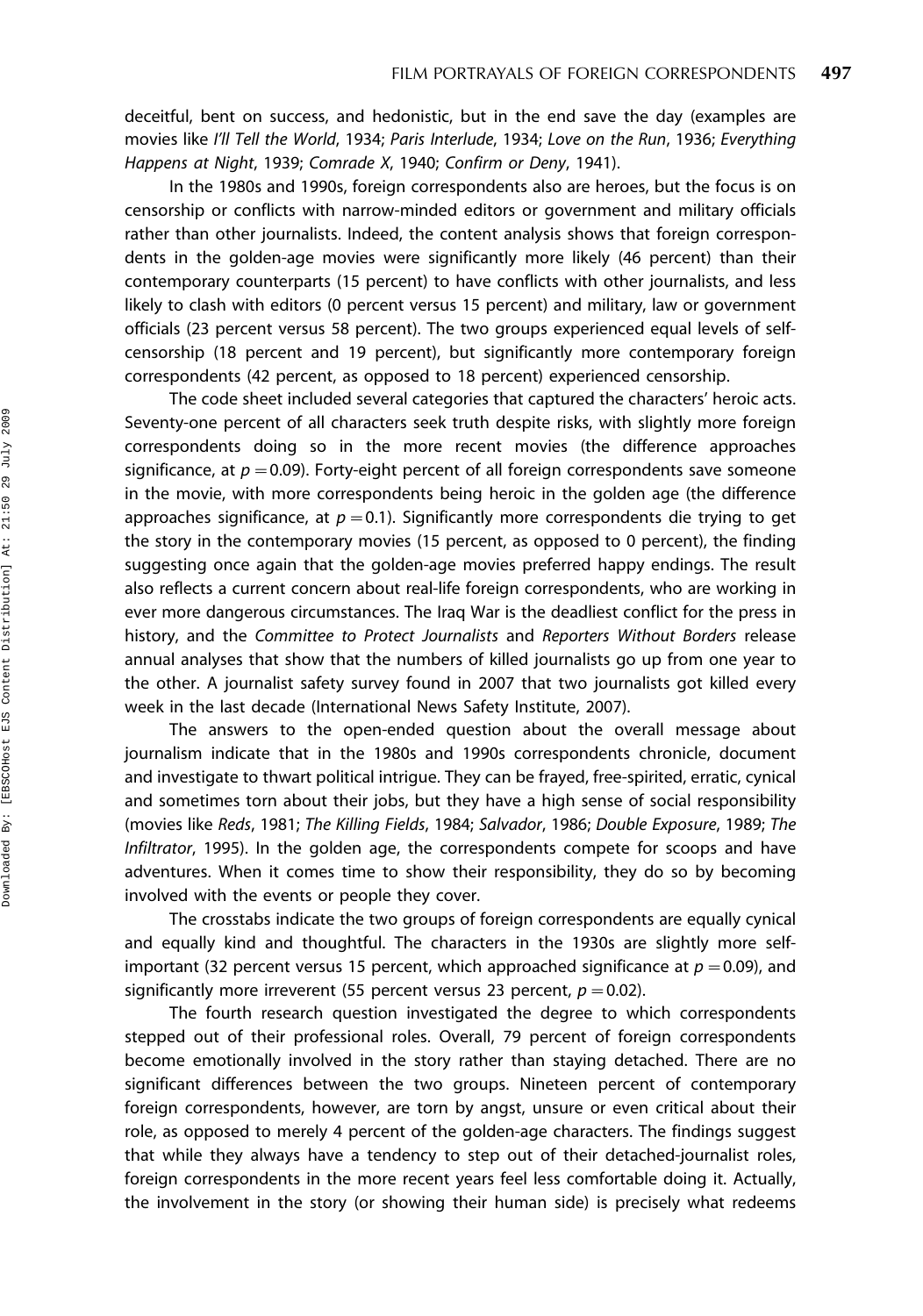foreign correspondents in most of the 1930s movies. The finding supports Saltzman's (2002) theory that a journalist ''can lie, cheat, distort, bribe, betray, or violate any ethical code as long as he exposes corruption, solves a murder, catches a thief, or saves an innocent.'' Foreign correspondents in the golden-age movies are also twice as likely as their contemporary counterparts to take political sides, such as supporting the revolutionaries/rebels or a side in a war (50 percent versus 28 percent).

t-Tests also brought support to our final hypothesis about the change in the correspondents' status over time. Indeed, in the golden age, foreign correspondents are significantly ( $p=0.02$ ) more likely to be portrayed as elites and celebrities ( $M=1.6$ ) than their contemporary counterparts ( $M=1.2$ ), who are portrayed more like outcasts or normal people doing a normal job. Foreign correspondents are also more formal and courteous in the 1930s and 1940s ( $M=1.8$  for formality and  $M=0.73$  for courtesy) and more casual and even rude in the 1980s and 1990s ( $M=0.3$ ,  $p=0.01$  for informality and  $M=0.27$ ,  $p=0.001$ for rudeness).

Finally, the demographics statistics reflect the changes that foreign correspondence underwent over time. There are significantly more women in the contemporary movies (23 percent as opposed to 5 percent). Print journalists dominate movies in the 1930s (77 percent as opposed to 54 percent in the 1980s and 1990s). More contemporary correspondents are photojournalists (23 percent as opposed to none in the golden age) or broadcast journalists (19.5 percent as opposed to 4.5 percent). Twice as many foreign correspondents speak foreign languages in the recent movies (58 percent versus 27 percent,  $p=0.03$ ). Not surprisingly, all foreign correspondents are white, and 96 percent appear to be between 30 and 45 years of age.

#### **Discussion**

Our findings indicate foreign correspondents are indeed a special class of journalists. We dropped the hero/villain variable from the analysis because none of the foreign correspondents depicted in the movies studied are villains, which in itself is telling about the image of foreign correspondents, especially since the result goes contrary to Ehrlich's (2006) findings about journalists in general. But the nature of heroism is different over the two periods. Those changes track the changes in the circumstances for real journalists.

While movie correspondents often dupe colleagues to get sensational scoops and are self-indulgent, most movies in this study offer a celebratory depiction of foreign correspondents. Journalists who initially appear to be self-interested or obnoxious have usually redeemed themselves by the time the credits roll at the end of the film. In Salvador (1986), foreign correspondent Richard Boyle, played by James Woods, confesses his idealistic credo: "I lost my hearing in this ear over here. Why do you think I did that? Fifteen dollars a photo from Pacific News Service? I did it because I believed in America. I believed that we stand for something. For Constitution. For human rights. Not just for a few people, but for everybody on this planet. Jack, you've got to think of the people first.'' As the entertainment periodical Variety had noted years before (1933), "The public's taste is educated to accept its newspaper characters as brittle and cynical, but ever staunch personalities.''

Foreign correspondents do not spread destruction, as Good (1989) contends of journalists generally, but strive for understanding and truth. Many of them risk their lives in order to save someone or get a story. A few get killed while trying to do their job. But the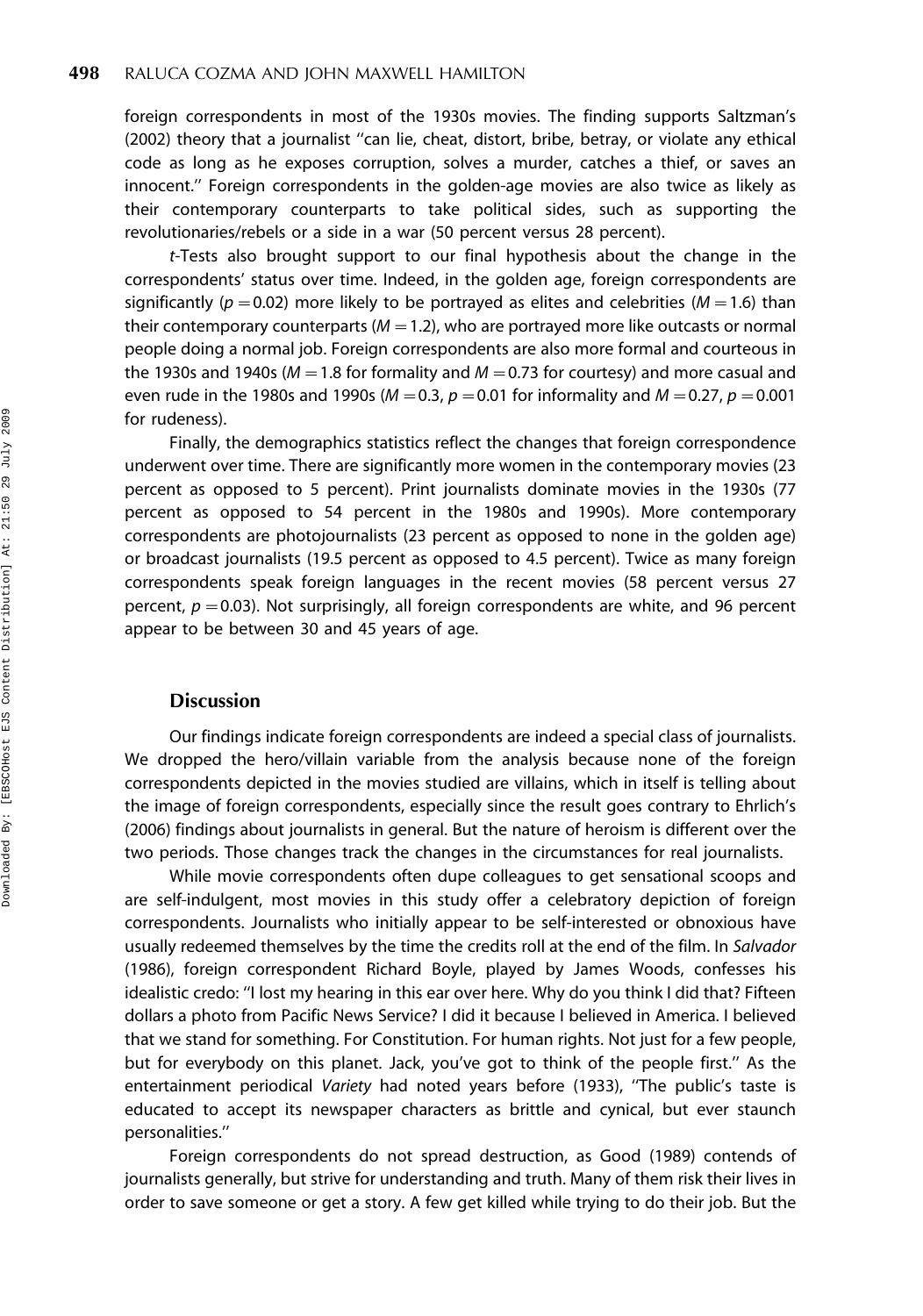correspondents operate in a far different context in the two eras. Correspondents in the golden-age films confront clear villains, whether they be spies, Nazis, or Mongol bandits. Their country may be slow to enter the war to help the rest of the world, but involvement is clearly justified and the reporter is pointing the way to that policy. Foreign correspondents in more recent movies confront evil actors, but often under circumstances that are ambiguous. Antagonists include citizens of their own country who have chosen to support the wrong side. While the military, diplomats, and other officials provide one obstacle to truth, the correspondents have to contend with narrow-minded editors.

Foreign correspondents' status in the movies has also changed over time. In the golden age they are portrayed as celebrities. In the recent movies, they are less glamorous, even seedy. Many are typically outcasts or normal middle-class people doing a normal job. This image accurately tracks the evolution of foreign correspondence over time. As a result of the ease of global travel and the emergence of new media, in which anyone with a computer can be a journalist, the foreign correspondent now is less elite (Hamilton and Jenner, 2004). Traditional foreign correspondents no longer have hegemony over foreign news.

Foreign correspondents make good material for movies in all ages. They are at home in war, revolutions, conflicts, and spy plots. But again, the use of foreign correspondents has changed from one period to the other. The golden-age movies occasionally make vague allusions to real correspondents like Paul Scott Mower (Clear All Wires!, 1933), Vincent Sheean (Foreign Correspondent, 1940), Lowell Thomas (I Cover the War, 1937), and Floyd Gibbons (Viva Villa!, 1934). But even these characters are fictional composites. Contemporary movies are more likely to tell real-life stories in which actual foreign correspondents face real challenges, often with unhappy consequences. The death of the editor in Under Fire (1983), for instance, has a real-life antecedent in the execution of ABC correspondent Bill Stewart in 1979, also in Nicaragua.

During the golden age of foreign correspondence, romance and comedy worked well for reporters of all kinds. The classic of the period was The Front Page, a play about metropolitan newspapering that became a highly popular film in 1931. The co-author of The Front Page was Ben Hecht, who had been a foreign correspondent for the esteemed Chicago Daily News foreign service and went on to help write screen plays for three films during the golden age: Viva Villa! (1934), Foreign Correspondent (1940), and Comrade X (1940). Many such films were irreverent about journalists, but also captured the sense of the fun and glamour that surrounded correspondents at the time. In sharp contrast, none of the movies in the second period attempted anything like comedy. Contemporary foreign correspondents, like real journalists, are depicted as less secure in their roles and less comfortable stepping out of them. "You just don't get involved," says the hero in Any Man's Death (1990). "It's the first rule in the cub reporter's manual. Do not get involved. Reporters are supposed to report and that's it.''

In Foreign Correspondent (1940), which grew loosely out of Vincent Sheean's Personal History (1935), correspondent-hero Huntley Haverstock seamlessly moves from recorder of events to participant who helps stymie a Nazi plot. Haverstock, played by Joel McCrea, tells his story in one line: ''My dear captain, when you've been shot down in a British plane by a German destroyer, 300 miles off the coast of England, latitude 45, and have been hanging on to a half-submerged wing for hours, waiting to drown, with half a dozen stricken human beings, you're liable to forget you're a newspaperman for a moment or two!'' Director Alfred Hitchcock dedicated the film ''to those intrepid ones who went across the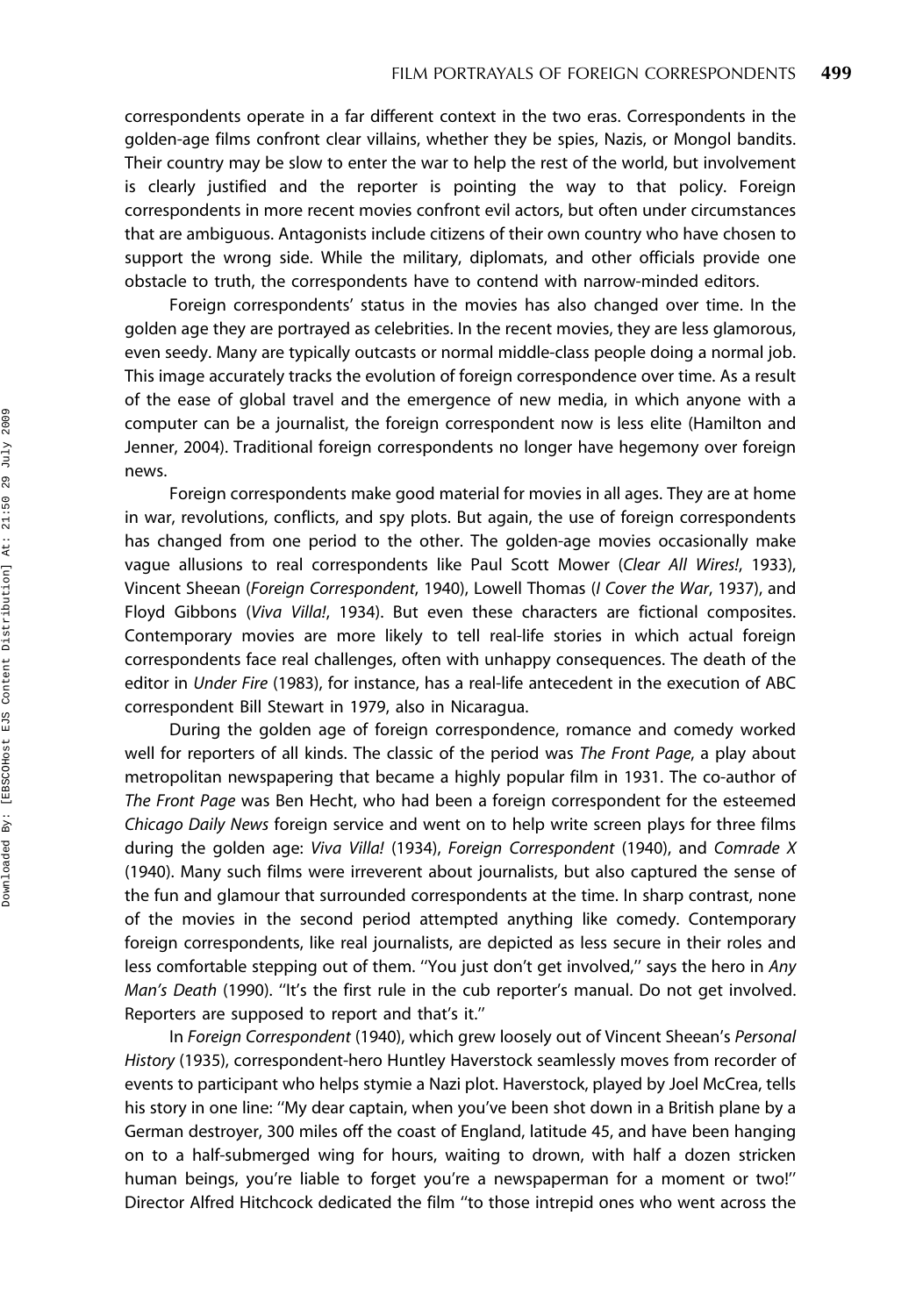seas to be the eyes and ears of America ... To those forthright ones who early saw the clouds of war while many of us at home were seeing rainbows ... To those clearheaded ones who now stand like recording angels among the dead and dying.''

In contrast, Sydney Schanberg in The Killing Fields (1984) and Guy Hamilton, the journalist played by Mel Gibson in The Year of Living Dangerously (1982), uneasily wonder if they should be more involved or not. Likewise, modern correspondent movies are less likely to end on a happy note. At the end of Under Fire (1983), Russell Price (played by Nick Nolte) and his lover, both journalists, are left doubting the value of their profession. As a French spy tells them, they will not even know for 20 years if they have picked the right side in the Nicaraguan revolution they covered. After an American editor is murdered, a Sandinista woman poignantly observed that her cause might have been better advanced if they had ''killed an American journalist 50 years ago.'' Equally troubling, the death of the editor is tied to Nolte's journalistically unethical decision to fake a picture to help the rebels. He is partly redeemed when he does just what a journalist is supposed to do: take real pictures-in this case, photos of his editor's murder.

### Conclusion

Correspondents had good reason to be self-confident and independent during the 1930s. Technology had not yet reached the point at which correspondents were in permanent touch with the home office. On a long leash, correspondents typically wrote as they saw fit and moved about as they wished. Many made handsome incomes as freelancers. Also during this time, Americans were well liked and welcome around the world (Cole and Hamilton, 2008). A hotel concierge in Arise, My Love (1940) tells the foreign correspondent covering the war, ''You are very lucky to be American. Europeans end a war just to start a new one.'' Many also believed that the threat of fascism required action on a global scale and accordingly viewed themselves as obliged to alert the public of what lay in the balance.

Not so today. Foreign correspondents working for major media outlets have less freedom to make decisions about where to go and what to cover. The United States is viewed as an imperial nation and often as an aggressor, which limits correspondents' access. As suggested above, they find themselves at odds with their own country's political policy and less admired by the public they are supposed to serve. In the end they are as defensive, as is Sydney Schanberg (played by Sam Waterston) in The Killing Fields (1984). Feeling guilty that his zeal to stay in Cambodia to cover the news may have cost the life of his Cambodian interpreter, friend and fellow journalist, Dith Pran (played by Haing Ngor), he says, "I did everything I could ... It's not a fucking forties movie. You can't just get on a goddamn plane and make the whole world come out right.''

Movies of the 1930s often verged on popular propaganda, as it happened in Everything Happens at Night (1939), Espionage Agent (1939), Foreign Correspondent (1940), Arise, My Love (1940), and Confirm or Deny (1941). This would become even more pronounced, as Ehrlich (2006) notes, after Pearl Harbor, when Hollywood studios worked closely with the government to boost the war effort. The post-Vietnam pictures, on the other hand, reflected a growing emphasis on an adversarial relationship with officials and on conscientious professionalism within journalism to report facts.

This study looks at how movies, a cultural barometer, portray this class of journalists in the golden age compared to a contemporary period. The comparison helps us see the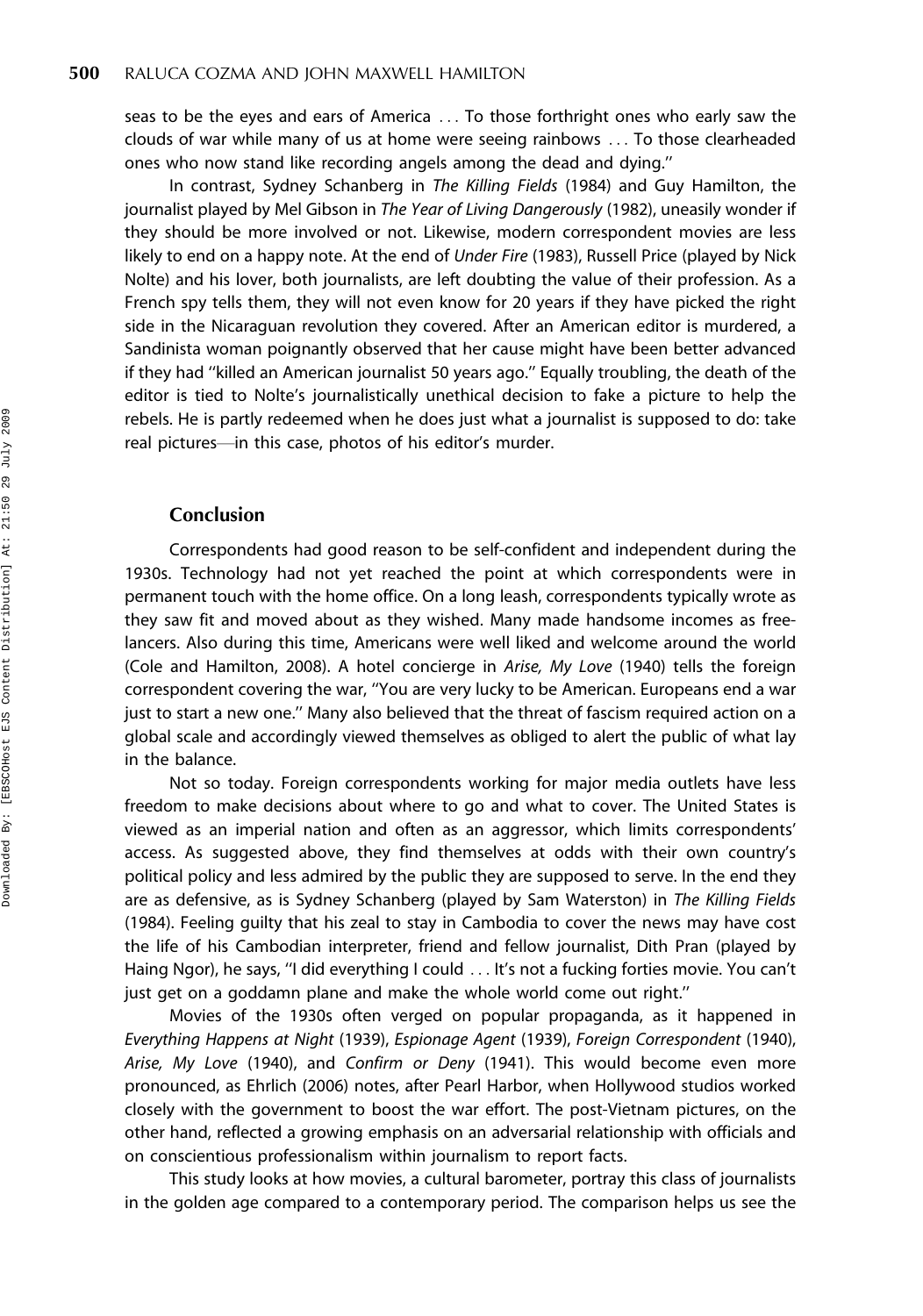interplay of film and correspondence, mutually reinforcing each other. The cinema made the foreign correspondent, played by some of the era's greatest matinee idols, seem all the more romantic. But it is also of practical interest in the lesson it suggests for news media credibility.

Recent journalism critiques have questioned the determination of journalists to regain credibility by clinging to the artifices of detachment and ''objectivity,'' with every fact or opinion highly sourced and little scope for reporters to freely employ their wisdom and experience—to write as Vincent Sheean did in 1938 after the German annexation of Austria:

I am unable to quote any sources or any authority for what I say, since nobody in Vienna is willing to be quoted, but investigations in the last ten days have given me one firm belief-that nothing will shake the power of national socialism here until it has completed its historic functions and has reached its natural and inevitable conclusion in general war.

More than 70 years later, journalist Mitchell Stephens agrees. ''There is something to be said for being openly right or wrong,'' notes Stephens, ''rather than hiding an assessment behind the carefully choreographed quotes of various named and unnamed sources'' (Stephens, 2007, p. 38). As directors and their script writers have figured out, the most sympathetic correspondents were those who took a stand. And they were even more appealing when in the 1930s they did so without apology.

# **NOTES**

- 1. Vincent Sheean's Personal History, published in 1935 and later adapted for the screen in Hitchcock's Foreign Correspondent, was the fourth best-selling non-fiction book that year, according to Publishers Weekly, and led the way for others in the same genre. The next year Negley Farson's The Way of the Transgressor, John Gunther's Inside Europe and Walter Duranty's I Write As I Please showed up on Publishers Weekly's list of the 10 most successful non-fiction books of the year.
- 2. Ernest Hemingway (1937 and 1944), Dorothy Thomson (1939), and Ernie Pyle (1944) were also Time cover stories.
- 3. For a sample of Miller's coverage of Iraq, visit http://nytimes.com/ref/international/ middleeast/20040526CRITIQUE.html. The New York Times' apology was printed in a editorial on May 26, 2004, ''The Times and Iraq'', available online at http://www.nytimes. com/2004/05/26/international/middleeast/26FTE\_NOTE.html?ex=1400990400&en=94cl 7fcffad92ca9&ei=5007&partner=USERLAND

# REFERENCES

AMERICAN SOCIETY OF NEWSPAPER EDITORS (1999) ''Examining Our Credibility: Perspectives of the Public and the Press", 4 August, http://www.asne.org/index.cfm?id=2632.

- BARRIS, ALEX (1976) Stop the Presses! The newspaperman in American films, New York: A. S. Barnes and Company.
- BERGER, ARTHUR (1996) Manufacturing Desire: media, popular culture, and everyday life, New Brunswick, NJ: Transaction Publishers.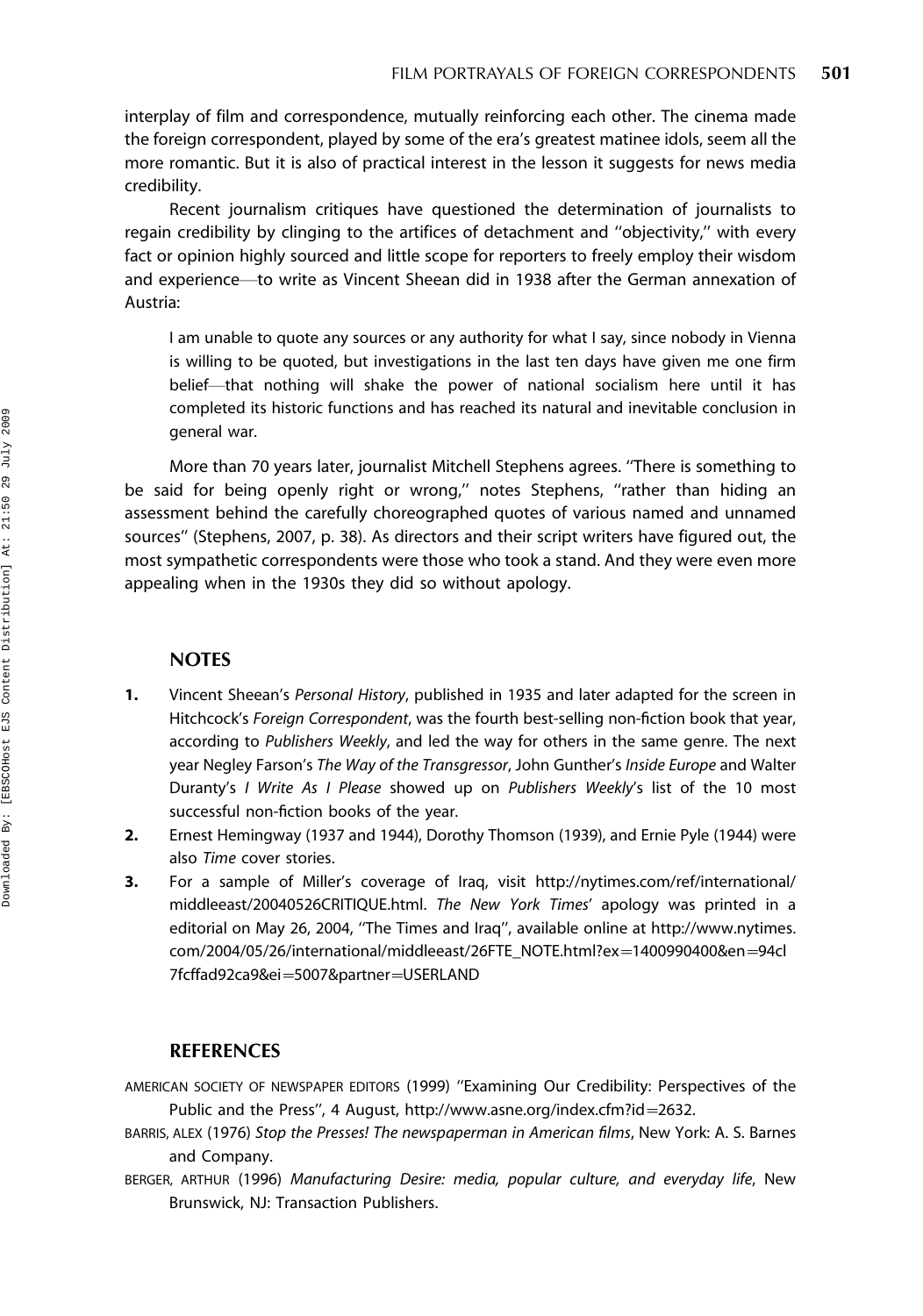BOYLAN, JAMES (1986) ''Declarations of Independence'', Columbia Journalism Review 25(November/December), pp. 30-45.

COCKBURN, ALEXANDER (1974) ''How to Earn Your Trench Coat'', More, May, p. 1.

COHEN, BERNARD C. (1963) The Press and Foreign Policy, Princeton, NJ: Princeton University Press. COLE, JACI and HAMILTON, JOHN MAXWELL (2008) ''The History of a Surviving Species: defining eras

in the evolution of foreign correspondence", Journalism Studies 9, pp. 798-812.

- EHRLICH, MATTHEW (1997) ''Journalism in the Movies'', Critical Studies in Mass Communication 14, pp. 267-81.
- EHRLICH, MATTHEW (2004) Journalism in the Movies, Urbana and Chicago: University of Illinois Press.
- EHRLICH, MATTHEW (2006) "Facts, Truth, and Bad Journalists in the Movies", Journalism 7, pp. 501-19.
- FALLOWS, JAMES (1997) Breaking the News, New York: Vintage Books.
- FENTON, TOM (2005) Bad News: the decline of reporting, the business of news, and the danger to us all, New York: Regan Books.

GOOD, HOWARD (1989) Outcasts: the image of journalists in contemporary film, Metuchen, NJ: The Scarecrow Press.

HAMILTON, JOHN MAXWELL (2009) The Roving Eye: a history of American newsgathering abroad, Baton Rouge, LA: LSU Press.

HAMILTON, JOHN MAXWELL and JENNER, ERIC (2004) ''Redefining Foreign Correspondence'', Journalism: Theory, Practice and Criticism 5, pp. 301-21.

HEALD, MORRELL (1988) Transatlantic Vistas: American journalists in Europe, 1900-1940, Kent, OH: Kent State University Press.

HERMAN, EDWARD S. and CHOMSKY, NOAM (1988) Manufacturing Consent. The political economy of the mass media, New York: Pantheon Books.

- HOHENBERG, JOHN (1995) Foreign Correspondence: the great reporters and their times, Syracuse, NY: Syracuse University Press.
- INTERNATIONAL NEWS SAFETY INSTITUTE (2007) ''Two Journalists Killed Every Week Over Last 10 Years", 3 June, http://www.newssafety.com/index.php?option = com\_content&view = article&id = 3805:qtwo-journalists-killed-every-week-over-last-10-yearsq-says-journalistsafety-survey&catid = 535:articles&Itemid = 100504, accessed 23 October 2008.
- KAID, LYNDA LEE and WADSWORTH, ANNE JOHNSTON (1989) ''Content Analysis'', in: Phillip Emmert and Larry L. Barker (Eds), Measurement of Communication Behavior, New York: Longman.

KNIGHTLEY, PHILLIP (2004) The First Casualty. The war correspondent as hero and myth-maker from the Crimea to Iraq, Baltimore, MD and London: The Johns Hopkins University Press.

- KUNKEL, THOMAS (2001) ''The View from Down Under: international news isn't necessarily foreign'', American Journalism Review, September, p. 4.
- LULE, JACK (2001) Daily News, Eternal Stories: the mythological role of journalism, New York: Guilford.
- NELMES, JILL (2003) An Introduction to Film Studies, London and New York: Routledge. PATTERSON, THOMAS (1994) Out of Order, New York: Vintage Books.
- RIFFE, DANIEL, LACY, STEPHEN and FICO, FREDERICK G. (2005) Analyzing Media Messages. Using quantitative content analysis in research, Mahwah, NJ: Lawrence Erlbaum.
- SALTZMAN, JOE (2002) Frank Capra and the Image of the Journalist in American Film, Los Angeles: Image of the Journalist in Popular Culture.
- SHEEAN, VINCENT (1935) Personal History, Garden City, NY: Doubleday, Doran & Co. SHEEAN, VINCENT (1938) New York Herald Tribune, 5 July, p. 1.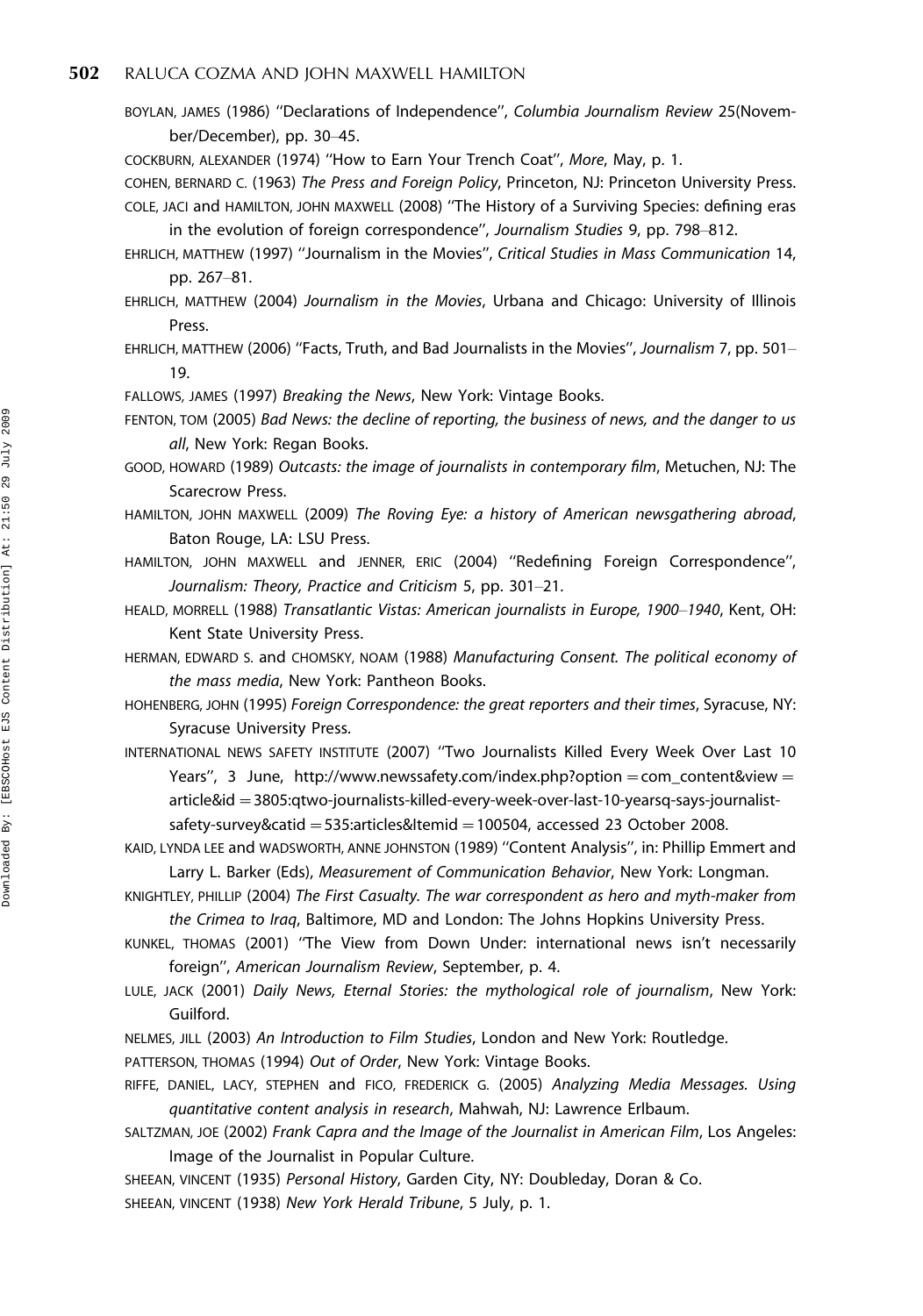STEPHENS, MITCHELL (2007) ''Beyond News'', Columbia Journalism Review 38(January/February), pp. 34-45.

VARIETY (1933) Variety Film Reviews, New York: Garland Publishing, 7 March.

- WEISBERGER, BERNARD A. (1961) The American Newspaper Man, Chicago: University of Chicago Press.
- WELKY, DAVID (2006) ''Global Hollywood vs. National Pride: the battle to film 'The Forty Days of Musa Dagh'", Film Quarterly 59(3), pp. 35-43.
- WESTERSTAHL, JÖRGEN and JOHANSSON, FOLKE (1994) "Foreign News: news values and ideologies", European Journal of Communication 9(1), pp. 71-89.
- ZYNDA, THOMAS H. (1979) ''The Hollywood Version: movie portrayals of the press'', Journalism History  $6(2)$ , pp.  $16-25$ .

# Appendix A

Database of Movies Portraying Foreign Correspondents

Movies analyzed in this study are indicated by an asterisk.

War Correspondent (1932) Clear All Wires! (1934)\* Four Frightened People (1934) I'll Tell the World (1934)\* Paris Interlude (1934)\* Viva Villa! (1934)\* Next Time We Love (1936)\* Love on the Run (1936)\* Exiled to Shanghai (1937)\* Fly Away Baby (1937) <sup>I</sup> Cover the War (1937)\* Last Train from Madrid (1937)\* Barricade (1939)\* Espionage Agent (1939)\* Everything Happens at Night (1939)\* Stanley and Livingstone (1939)\* <sup>A</sup> Dispatch from Reuter's (1940) Arise, My Love (1940)\* Comrade  $X(1940)^*$ Foreign Correspondent (1940)\* Affectionately Yours (1941) Confirm or Deny (1941)\* <sup>A</sup> Yank in Libya (1942) Berlin Correspondent (1942) China Girl (1942) Cairo (1942) Dangerous Moonlight (1942) Once Upon <sup>a</sup> Honeymoon (1942) Somewhere I'll Find You (1942)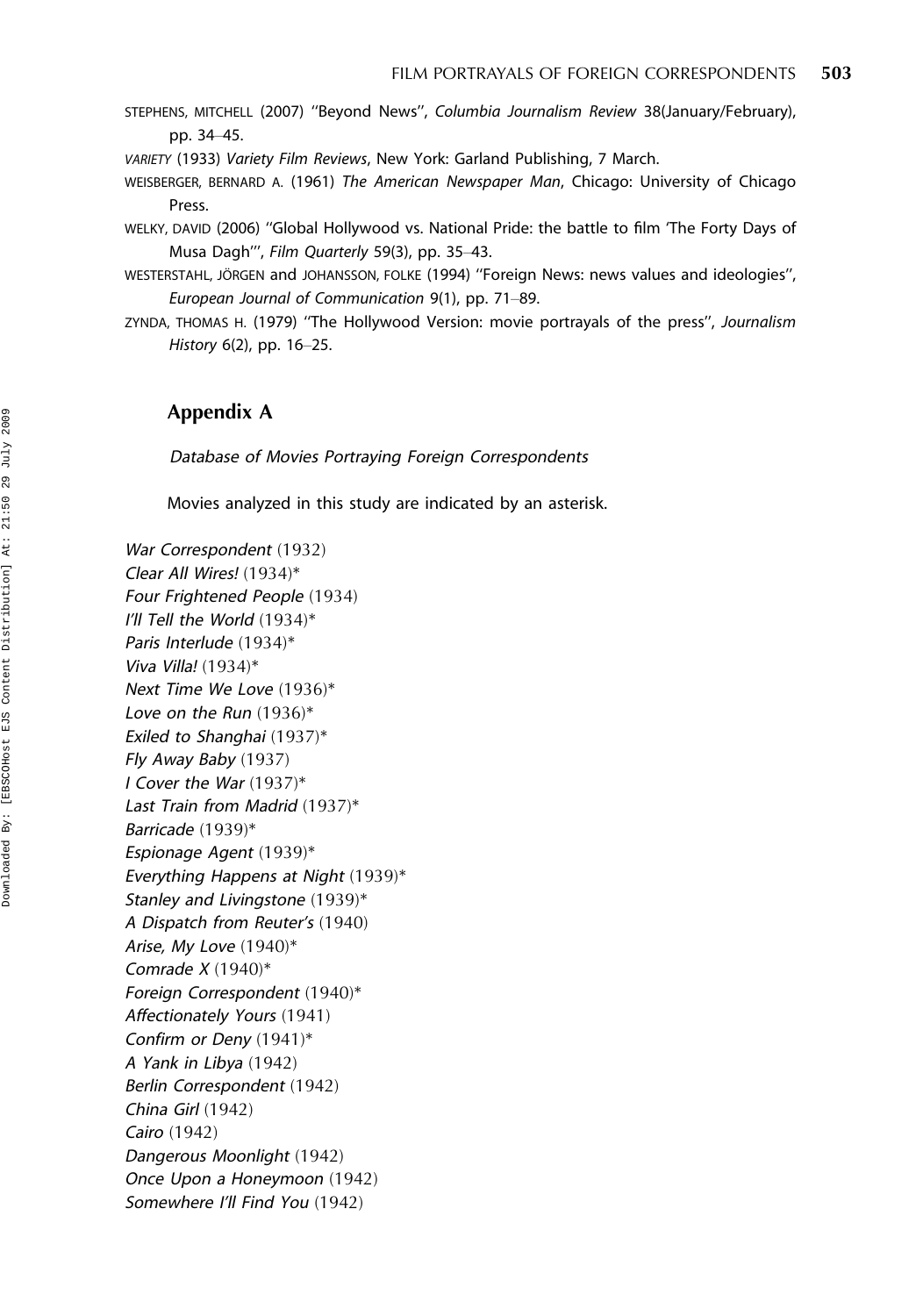The Day Will Dawn (1942) Behind the Rising Sun (1943) Guadalcanal Diary (1943) The Desert Song (1943) The Lady Has Plans (1943) They Got Me Covered (1943) Passage to Marseille (1944) Blood on the Sun (1945) The Story of G. I. Joe (1945) Objective, Burma! (1945) Sing Your Way Home (1945) Lover Come Back (1946) Malaya (1949) Here Comes the Groom (1951) Assignment: Paris (1952) Little Boy Lost (1953) Never Let Me Go (1953) Sky Commando (1953) Love Is <sup>a</sup> Many-splendored Thing (1955) Tiger by the Tail (1955) Don't Go Near the Water (1957) Another Time, Another Place (1958) Cuban Rebel Girls (1959) The Angry Hills (1959) Yesterday's Enemy (1959) Lawrence of Arabia (1962) The Bedford Incident (1965) Anzio (1968) The Green Berets (1968) The Shoes of the Fisherman (1968) Young Winston (1972) Reds (1981)\* The Year of Living Dangerously (1982)\* Last Plane Out (1983)\* Love Is Forever (1983)\* Under Fire (1983)\* The Killing Fields (1984)\* Eleni (1985)\* Salvador (1986)\* Full Metal Jacket (1987) <sup>A</sup> World Apart (1988) Margaret Bourke-White (1989)\* Old Gringo (1989)\* One Man Out (1989)\* The Nightmare Years (1989)\* Any Man's Death (1990)\* Cover Up  $(1991)^*$